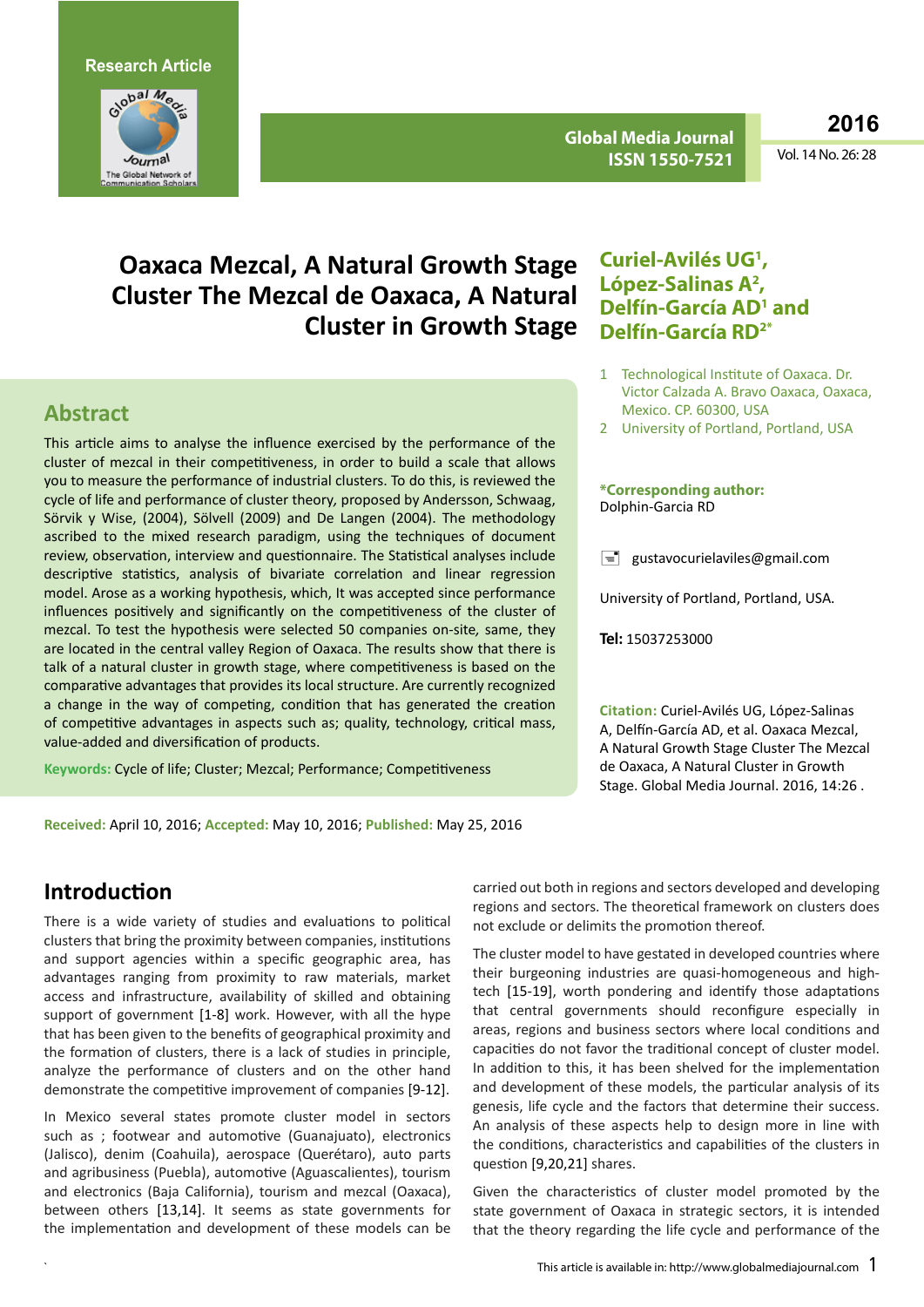**ISSN 1550-7521** Vol. 14 No. 26: 28

cluster, help to better understand the competitiveness of all companies representing the cluster of mezcal Central Valleys of Oaxaca Region, as the literature on these concepts only shows research conducted in developed countries and in sectors with large companies. From a practical approach, it is expected that the performance obtained by each of the actors involved in the cluster of mezcal influence directly and positively on the competitiveness of companies that comprise mezcal.

### **The cluster of Mezcal of the central valley of Oaxaca**

Mezcal is an alcoholic beverage and diverse odor, flavor colorless orslightly amberwhen resting or aged inwooden containerswhite oak or oak. According to the provisions of NOM- 070- SCFI–1994 [22], it is considered mezcal ; to that regional alcoholic beverage obtained by distillation and rectification of musts prepared direct and originally with sugars extracted from the mature heads of agave.

In this research the cluster of mezcal represents a population of companies clustered geographically in the region of the Central Valleys of Oaxaca, which is characterized by mutual relations between associations and organizations for collaboration around a distinctive and specialized activity as production and sale of mezcal. The cluster of mezcal for Oaxaca is one of the productive activities of greater economic and social importance. According to the Ministry of Tourism and Economic Development of the Government of Oaxaca [23,24], the entity 2/3 of the total produced in Mexico mezcal produced. This cluster consists of 590 factories and 41,948 families belonging to 603 locations. Bill annually 115 million. Although the Government of Oaxaca in its National Development Plan (2011-2016) has considered the mezcal as one of the strategic sectors, in 2012 launched a project that was to integrate, formalize and develop the cluster of mezcal. The purpose was to improve the competitiveness of companies mezcal, because the mezcal in terms of market share, production, price and quality, not contained within spirits most important worldwide.

### **Theoretical framework**

From a political and economic perspective, there has always been interest in studying the factors driving economic development. This subject has been discussed at different levels; in national [25], company level [26] and the regional [27], the latter level who is receiving increasing attention. Regionalist scientists have adopted the cluster concept as a means to transform the local reality, so in principle have identified these groups and have designed policies and strategies for improving the development of clusters [28].

The cluster concept is one possible modern descriptions that explain a phenomenon observed, at least in the last 100 years and talks about the territorial concentration of economic activities, concentration is believed, very widely, which is a factor important for economic development, territorial development, innovation and competitiveness. Porter [29] defines clusters as "geographic concentrations of interconnected companies, specialized suppliers, service providers, firms in related industries

and associated institutions (eg universities, standardization bodies, trade) associations in a particular field that compete but also cooperate "(p. 15). The author presents research supporting the idea that clusters emerge as efficient mode of production and which has spread to the design of industrial policies appears to be a central feature of advanced economies. In introducing the idea of clusters, Porter argues that industries become internationally competitive, generally, are not companies or sectors diverse and disconnected, but develop as clusters of complementary activities within the same territory. The cluster approach differs from the traditional policies of state promoting the creation of free zones or industrial parks, in the sense that they are not decisions or laboratory designs created by the government to lift a depressed area, but rather areas where detect any comparative advantage of its location and therefore have been gathering spontaneously related industries and embryonic form, these include native industries which are usually very small scale but with great potential because they start from a unique location advantage.

According to Porter [29], competitiveness cluster reflects the capabilities developed and the results of the companies that make up the cluster. These results characterize the ability possessed by the companies to obtain and maintain competitive advantage in terms of price, quality, internationalization, diversification, inter alia, that allows the cluster to achieve, sustain and improve a position in the socio-economic environment that develops. It points out that the competitive advantage of a cluster is the ability, resources, knowledge and attributes, etc., of those who have them and those who lack competitors or have a lesser extent, making it possible to obtain a higher yield to those. Successful clusters comparative advantages obtained through acts of innovation by incorporating new technologies or introducing new methods or new ways of doing things and taking advantage of and exploiting the commercial opportunities offered by the market. De Langen [9] explains that a cluster is not a population despite an entity characterized by the formation of networks, elements such as; heterogeneity, confidence, barriers, competition, etc., must be taken into account in the design and implementation of collective actions that contribute to the performance and success of clusters. The specific model of this research takes as a theoretical reference to the work on competitiveness and industrial clusters exposed by Porter [17,26]. In addition, it is complemented by proposals Andersson, et al. [30], Menzel and Fornahl (2007), Aranguren [31], Sánchez-Mondragon, M., Sesma, J. and Regional Development Group Tecnologico de Monterrey [32], Sölvell [7] and Aragon, et al. [10] studying same identification and genesis of clusters. Finally, for the analysis of performance cluster model exposed by De Langen is resumed [9,33] and Garcia-Martinez, B., González, R. Leal, F. [34], which considers the following variables and dimensions **(Figure 1)**.

According to De Langen [9], the performance of the cluster is the sum of value added generated by each of the members of the population, which does not imply that the companies grouped this core have to be more profitable than the rest companies, as high profitability in companies indicates a lack of competition and balanced participation of internal costs to the cluster, a condition that does not favor the performance of the cluster over time [35,36]. This author explains that while it is true the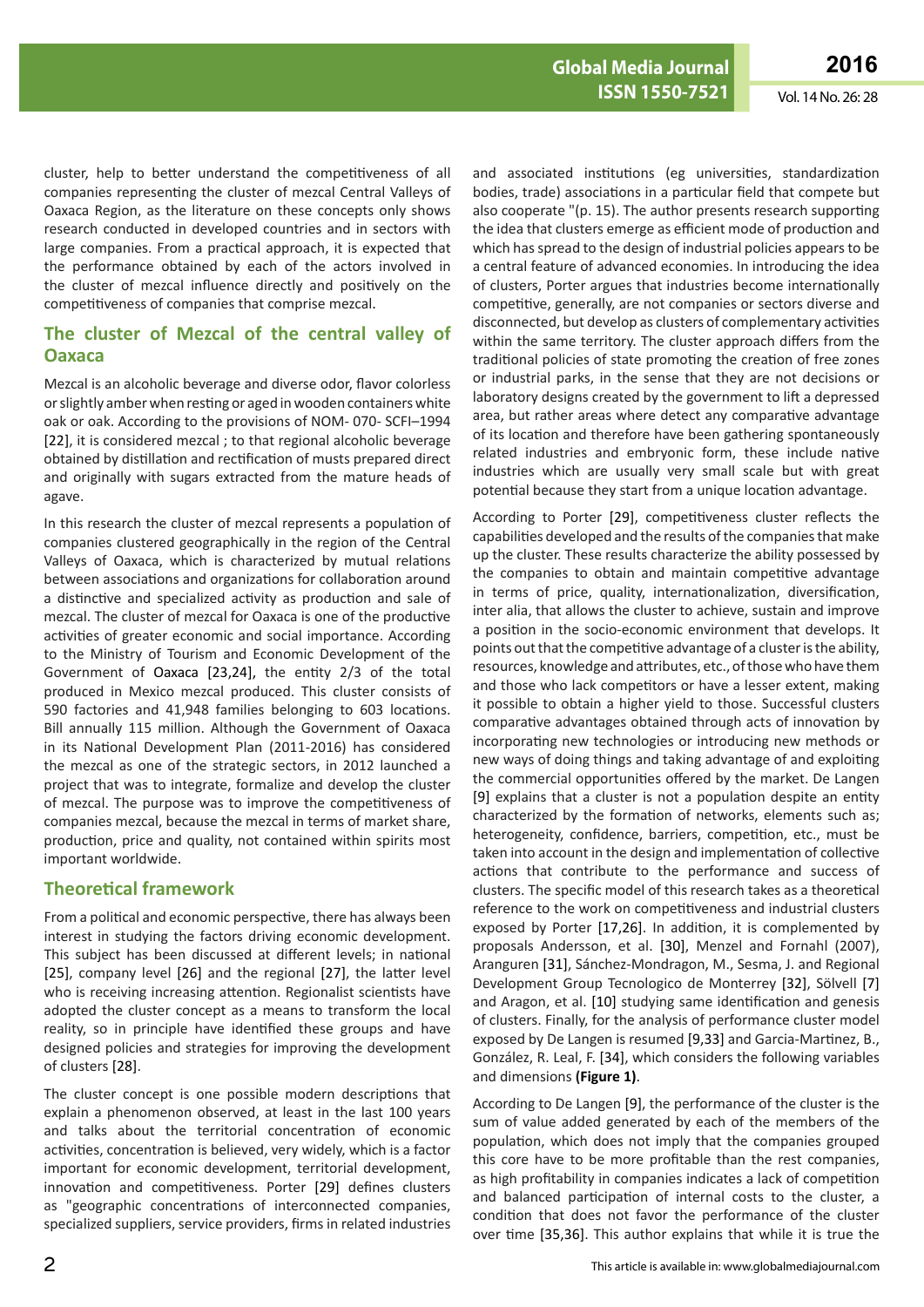

performance of the cluster shows the result of the action of various agents, behavior (governance) and structural elements (structure) present in the nature of the clusters, mediate the performance of clusters. The central theme of behavior in a cluster is the interaction of business and this interaction reflects the performance in terms of governance. On the other hand, the structure and governance of a cluster are interdependent. And this interdependence is largely related to the performance of the cluster, because in the structure influence aspects such as:

- Competition and internal cooperation, which promotes efficiency and is an important engine for growth and change.
- Agglomeration economies, same as external economies and are derived from an increase or reduction in the scale of production, depending on the overall development of the industry.
- Heterogeneity of the population, a condition that expresses the diversity of skills among smaller companies and large.
- Barriers cluster, understood these as barriers to entry, exit or to start a new business in a cluster.
- Similarly, for governance this relationship between structure and performance lies in the performance of individual agents cluster because:
- A better presence of trust reduces coordination costs and increases the extent of coordination and reducing the risk of parasitism.
- The presence and involvement of leading companies generates positive externalities for companies in their network, mainly by innovation, promotion of internationalization, investment in infrastructure and human capital formation.
- Quality of collective action regimes, because a better contribution of the population cluster (business, government and support agencies) to an argument underpins community and the use of voice appropriately.

Studies have tried to agglomerations in particular, seen as generating economies of knowledge, labor, customers and suppliers, but not with a reference to agglomeration economies. In this regard, De Langen [9] explains that no work to study the conditions and factors inherent performance of the cluster, in order to understand the causes of inadequate involvement of customers and suppliers, of distrust between agents clusters, etc.

Competitiveness cluster as the dependent variable and independent variable performance cluster: Based on the

arguments of the literature reviewed a research model with the following variables is proposed. This model aims to contribute through the case study of mezcal, with performance analysis and the influence this has on their competitiveness. H1: the following hypothesis is proposed cluster performance impinges directly and positively on the competitiveness of the cluster of mezcal of the region of the Central Valleys of Oaxaca.

# **Methodology**

This work corresponds to a (quantitative and qualitative) mixed research, cross-sectional, descriptive, correlational and explanatory type. The unit of analysis was the cluster of mezcal of the Central Valleys region of Oaxaca. During the period from August 2015 to November 65 polls, 50 of which were applied by means of questionnaires to representatives of mezcal companies and 15 through interviews with actors supporting the cluster of mezcal. Statistical analysis of the results of each index, was made using a bivariate correlation analysis Pearson (simple and multiple) linear regression.

#### **Sample description**

The sampling was non-probabilistic and the selection of the sample was determined to convenience, the stakeholder group support by all institutions and social organizations that annually invest resources in support of mezcal as is the Secretariat of Economy (SE) was integrated, the National Institute of Forestry, Agriculture and Livestock (INIFAP), the Regulatory Mexican Council of Mezcal AC Quality (COMERCAM), among others Para the selection of companies was necessary to consider two specific times ; the first was the characterization and geographical boundaries of the cluster of mezcal and the second in the selection of companies with competitive skills with potential to represent and formalize the cluster. These companies had to meet the following criteria:

Agglomeration process ; be a manufacturer or distributor of mezcal, be located in the region of the Central Valleys of Oaxaca, have at least 5 years of working as a company, produce mezcal permanently (at least one cycle each month), be duly constituted (Federal Taxpayer Registration) and work collaboratively with at least a supporting body and, a) competitive capabilities ; comply with NOM- 070, have export capacity, have a brand, have defined the product price/category/market, have communications infrastructure and basic services.

Once selected potential companies and stakeholders to support the cluster, the type of production was constructed, which, helped classify the general systems for the production of mezcal and design the following code: A composed of 23 companies and characterized by craft production with manual milling and distillation crock pot (earth oven, milling deck, fermentation in wooden vats and/or concrete, distillation crock pot), B composed of 19 companies and characterized by artisanal production system under traditional; earth oven or covered with stone, Chilean mill, fermentation in wooden vats, distillation in copper stills), C consists of eight companies and characterized by artisanal production under traditional system with technological innovations; oven coated stone, Chilean mill or wrenching use distillation alembic copper and/or steel fermentation vats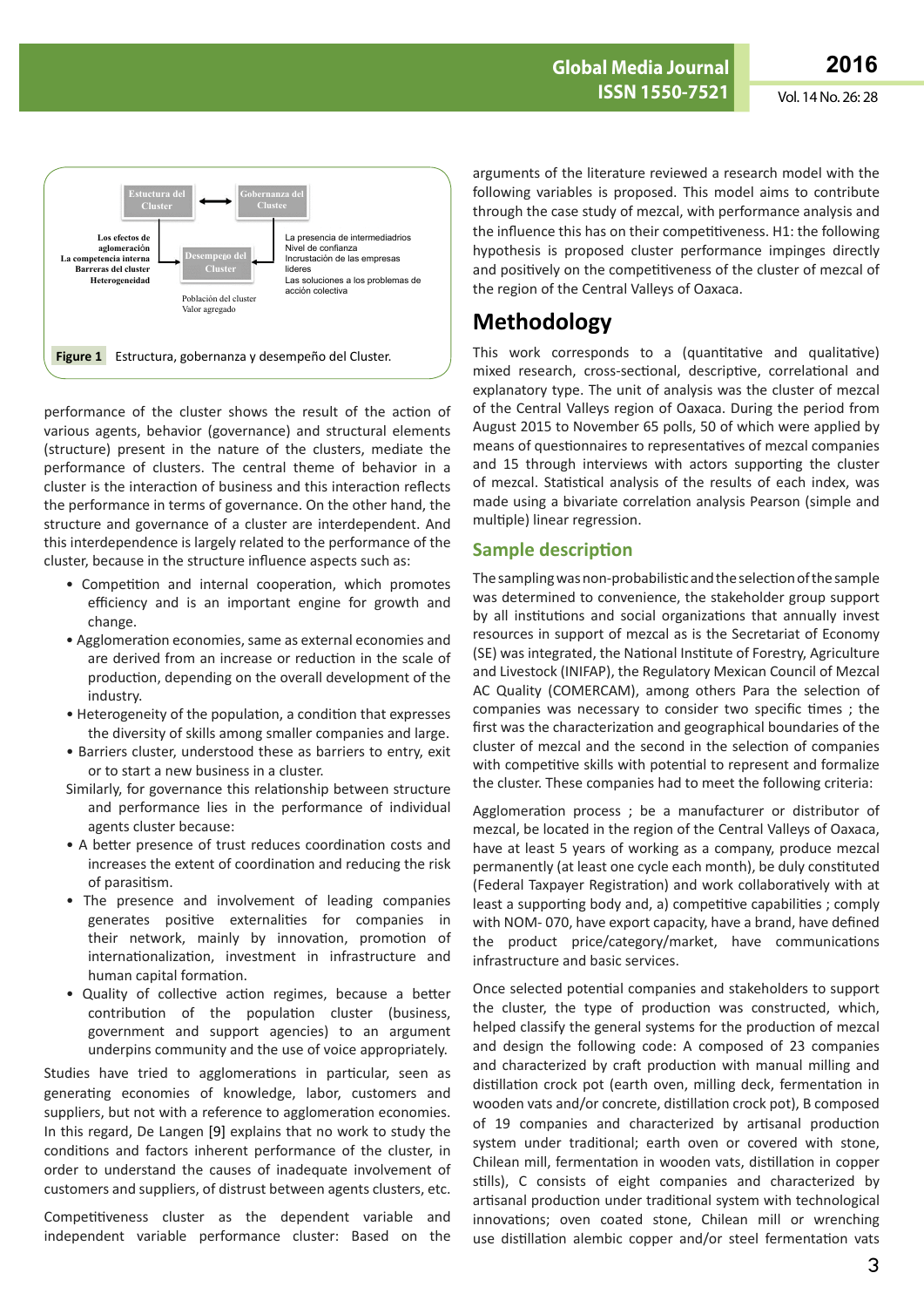wood and/or plastic and use of gas) and D consists of 15 actors (civil servants, representatives of educational institutions and organizations business). The data were coded and analyzed using the Statistical Package for Social Sciences (SPSS version 19).

#### **Treatment variables**

For the construction of each dimension, measure and index the theoretical elements that best represent the concept of business competitiveness and industrial clusters were identified. To operationalize the variables, a questionnaire which facilitated the integration of first-hand information was designed; this allowed applying two indexes and obtaining a value for measuring the influence of performance on the competitiveness of the cluster.

#### **Dependent variable: Competitiveness Cluster.**

**Cluster competitiveness index.** Measures the ability that owns the whole enterprise of a cluster, expressed in the (market share, innovation, quality, etc.) competitive advantages that make it easier to achieve, sustain and improve a position in the socio-economic environment that develops.

ICCL=Cluster Competitiveness Index.

ICCL=SRCL+SPMCL+SCPCL+SLCCL+SICL+SCMACL.

SRCL=Profitability subscript Cluster.

SPMCL=subscript Market Share Cluster.

SCPCL=subscript Product Quality Cluster.

SLCCL=subscript Customer Loyalty Cluster.

SICL=subscript Innovation Cluster.

SCMACL=subscript Environmental Care Cluster.

**Independent Variable**: Performance Cluster.

**Independent Variable**: Performance Cluster.

IDCL=Cluster Performance Index.

IDCL=SECL+SGCL+SDECL.

SECL=subscript Cluster Structure.

SGCL=subscript Governance Cluster.

SDECL=subscript Economic Development Cluster.

The variables and indicators of the research model was quantitatively measured using the questionnaire with closed questions (ordinals), using the combination of Likert scales, as shown below: Strongly Disagree (1), Disagree (2), Ni disagree or agree (3) under (4) and strongly agree (5).

To determine the level of development of the cluster, in principle, it was necessary to construct a typology that would represent the main characteristics of cluster lifecycle of mezcal, see Table 1. Subsequently, this typology was incorporated through a closed question questionnaire the employer, which identified according to their perception of the level of development of the cluster of mezcal. **(Table 1)**

# **Results and Analysis**

#### **Characterization cluster**

One of the main features of mezcal of Oaxaca, is the process of handicraft production, which has been transmitted from parents to children. For processing cultivated or wild agaves and other raw materials are used, it is presumed that during the process of fermentation and distillation no chemicals are added or substitutes (sugar cane, pineapple, brown sugar, etc.) are used, ensuring the production and consumption of natural mezcal and also according to the NOM. 070 categories hold 100 % agave. The general process for the preparation of mezcal integrates seven steps: 1) production or harvesting of agave, 2) wrought and carry maguey 3) baking, 4) grinding 5) fermentation, 6) distilled and 7) packaging.

The value chain of mezcal is directly associated with the planting or harvesting of agave, raw materials processing, distribution and consumption of mezcal. This chain as a whole integrates six main links:

- 1) Auxiliary industry (fertilizers, bottles, wooden vats, stills, breathalyzers, fillers, filters, etc.).
- 2) producers or harvesters of maguey (Agave angustifolia Haw, asperrima Jacobi Agave, Agave weberi Cels, Agave potatorum Zucc, among others).
- 3) Production of mezcal (factories with manual milling and distillation crock pot, factories and factories with traditional system traditional system with technological innovations).
- 4) Producers and/or packers mezcal (with hitching and private label or packaging maquila only).
- 5) Distributors (brand promoters, importer, supermarkets, specialty stores, etc.) and,
- 6) Points of sale and consumption (households, bars, nightclubs, mezcalerías, etc.).

The actions of coordination among actors in the chain are still emerging and are framed exclusively in the purchase of supplies on a consolidated or sporadic. Maguey producers represent the link with lower economic benefits, some of the causes attributed is the unwillingness to complete the purchase and agree a fair price. This has led to the increase of maguey in periods of scarcity. Mezcal producers represent the link that has managed to formalize partnerships with educational institutions and social organizations, such as; Benito Juarez Autonomous University of Oaxaca (UABJO), Mexican Council Regulatory Quality Mezcal (COMERCAM), State Committee of Sistema Producto Maguey Mezcal-(CESPMM), among others. Where it is worth noting that the COMERCAM is the only organization supporting the mezcal industry has economic autonomy, as the rest of the organizations are still dependent on government.

Greater integration and associativity between links in the production chain-mezcal maguey is between the producerspackers and distributors of mezcal. Currently it exists in Oaxaca a significant presence of national and foreign investors who have started a phenomenon of maquila, where the producer of mezcal is only responsible for delivering your product in bulk or packaged to prearranged mark. Distributor isthe link that greater economic benefits obtained from the rest of the chain **(Figure 2)**.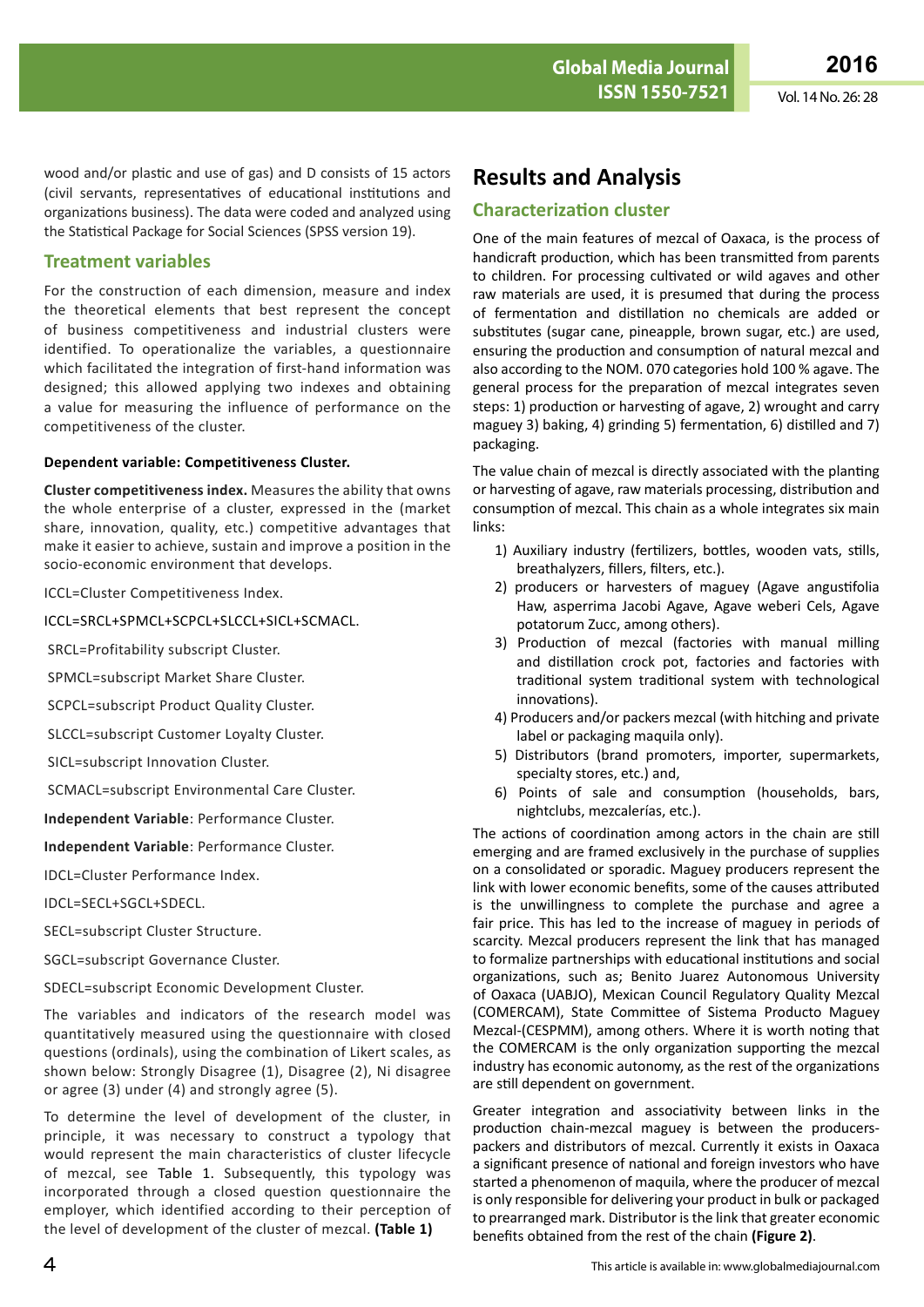**Table 1** Typology of the main characteristics of the life cycle of a cluster.

| stages                                                                                                        | characteristics                                                                                                                                                   |  |  |  |  |
|---------------------------------------------------------------------------------------------------------------|-------------------------------------------------------------------------------------------------------------------------------------------------------------------|--|--|--|--|
| Step 1. Agglomeration                                                                                         | * Weak cooperation between mezcal companies.                                                                                                                      |  |  |  |  |
|                                                                                                               | * Almost no trust between companies                                                                                                                               |  |  |  |  |
|                                                                                                               | * Machinery and inefficient for mezcal production technology.                                                                                                     |  |  |  |  |
|                                                                                                               | * Nula diversification of products and services.                                                                                                                  |  |  |  |  |
|                                                                                                               | * Nula product certification (NOM 070).                                                                                                                           |  |  |  |  |
|                                                                                                               | * Sales are at regional and state level (Central Valleys and Oaxaca).                                                                                             |  |  |  |  |
|                                                                                                               | + Collaboration of institutions of state and federal government.                                                                                                  |  |  |  |  |
|                                                                                                               | + Collaboration of universities and support agency (UABJO, ITO, ITVO, CIIDIR, others)                                                                             |  |  |  |  |
| Step 2. Growth                                                                                                | + Diversified products with a brand (young, Reposado, aged, creams and cocktails).                                                                                |  |  |  |  |
|                                                                                                               | + Certified Product (NOM 070, organic and kosher)                                                                                                                 |  |  |  |  |
|                                                                                                               | + Sale at regional, state, national and international level (incipient).                                                                                          |  |  |  |  |
|                                                                                                               | * Strategic integration of companies (distribution and marketing in niche markets).                                                                               |  |  |  |  |
|                                                                                                               | * Collaboration of government and institutions to improve and strengthen the business environment of the industry.                                                |  |  |  |  |
| <b>Stage 3. Development</b>                                                                                   | * Techniques and sophisticated procedures in the production, distribution and marketing (e-business).c                                                            |  |  |  |  |
|                                                                                                               | * Further development of products for special editions and products with high added value.                                                                        |  |  |  |  |
|                                                                                                               | * Collective investment in research and infrastructure projects.                                                                                                  |  |  |  |  |
|                                                                                                               | * Sale to regional, state, national and international level (evolution).                                                                                          |  |  |  |  |
|                                                                                                               | + Full productive integration between business, government and supporting institutions.                                                                           |  |  |  |  |
| <b>Step 4. Maturity</b>                                                                                       | + Optimal levels of innovation, technological development and productivity.                                                                                       |  |  |  |  |
|                                                                                                               | + High demand for premium and super premium products.                                                                                                             |  |  |  |  |
|                                                                                                               | + Suppliers and local traders with competitive prices internationally.                                                                                            |  |  |  |  |
|                                                                                                               | + Sale at regional, state, national and international level (sophisticated and high value-added products)                                                         |  |  |  |  |
| <b>Step 5. Transformation</b>                                                                                 | * Weakening of the main activity (production of mezcal).                                                                                                          |  |  |  |  |
|                                                                                                               | * EPrsencia of new national and international companies with high technology.                                                                                     |  |  |  |  |
|                                                                                                               | * Processes and substitute products (steroids, biofuels, insulin, etc.), focused on meeting new requirements of global<br>market and higher value-added products. |  |  |  |  |
| Source: Prepared with information Andersson, et. tothe. (2004), Menzel and Fornahl (2007) and Sölvell (2009). |                                                                                                                                                                   |  |  |  |  |



In the state of Oaxaca, there is no formal organization under the figure of cluster. However, the story about the mezcal in the entity and the interpretation of the specialization index applied to the economic censuses of 2004 and 2009 reflect a concentration of companies producing mezcal mainly in the Central Valleys region of Oaxaca. In addition, this concentration of mezcal companies and suppliers of raw materials, constantly collaborating organizations and institutions to support the development of this economic activity, without necessarily being a formalized cluster,

which allows defining spoken of a natural cluster associated with the mezcal production.

The genesis of the cluster of mezcal is associated with three fundamental aspects: the first has to do with the natural evolution of productive activity in Oaxaca and the conditions that generated this ancestral activity, to encourage the establishment of new businesses and organizations without the government intervention. The second aspect is associated with the progressive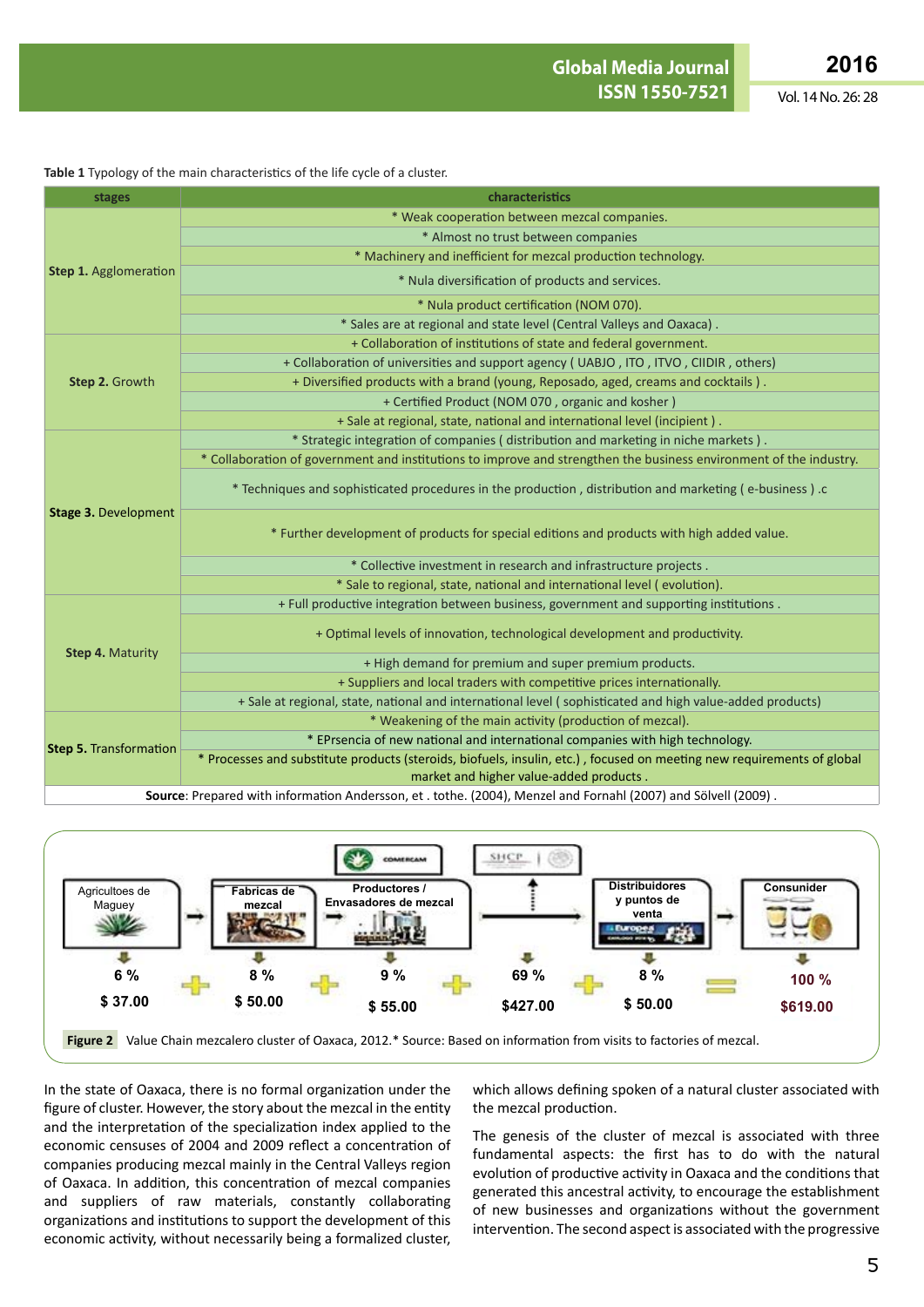The correlation is significant at the 0.01 level (bilateral).

**Table 2** Pearson bivariate correlation between research variables.\* \*\*

allocation of production factors naturally also has the region such as ; agave, labor, land for cultivation, water, investment capital, technology infrastructure, etc. And the third aspect is part of the evolution of the economic benefits it has had activity as a whole. It is important to recognize that we are talking about an economic activity dating back over 200 years and there are several companies that have managed to overcome the threshold of the technical, financial and infrastructure.

According to the analysis of information obtained from the questionnaires and based on the typology of the main characteristics of the life cycle of a cluster, the results show that 87 % of employers surveyed consider that the cluster of mezcal of the region Valles Oaxaca plants are in the growth stage (stage 2).

### **Hypothesis testing**

The research hypothesis of a type of work, which is presented as an early response to the problem of low competitiveness cluster of mezcal of the Central Valleys region of Oaxaca. a correlation bivariate Pearson was conducted to analyze the level of influence between the study variables and whether the following research hypothesis is true: H1: The performance of the cluster has a direct and positive impact on the competitiveness of the cluster of mezcal of the Region the Central Valleys of Oaxaca.

Pearson bivariate correlation showed that there is a positive and significant relationship between performance and competitiveness of the cluster (r=0.812, p ≤ 0.01), see **Table 2**.

A complementary bivariate Pearson correlation analysis was simple linear regression analysis. The results show that the coefficient of determination obtained in 66% explains the influence of the performance variable (independent) in the variable competitiveness cluster of mezcal as the dependent variable (r2=0.660, p ≤ 0.01), see **Table 3**.

To check on level of aspect ratio varying performance and competitiveness of the cluster, a second bivariate Pearson correlation, which is presented in **Table 4** was performed again.

It was identified that the profitability dimension was related positively and significantly with the dimensions : structure of the cluster (r=0.655,  $p \le 0.01$ ) and economic performance of the cluster (r=0.697,  $p \le 0.01$ ). Both results explain the way how integration and agent performance cluster have favored quality, innovation, design and image of products, generating customer satisfaction and strengthening the profitability of the business cluster. The results also help to understand why employers consider the mezcal as a business with favorable levels of profitability and as this productive activity has improved the living conditions of their families, as well as improving the infrastructure and equipping their factories.

The innovation dimension in the cluster was related positively and significantly with the economic performance of the cluster ( $r=0.625$ ,  $p \le 0.01$ ) dimension, this relationship explains the progress that mezcal companies have achieved in recent years regarding economic performance, partly it attributed to the introduction of more efficient equipment in the milling process, distillation and packaging of mezcal. In the cluster there are innovative companies that the last 10 years have been

|                                      | <b>Media</b> | <b>Deviation</b><br>typical | <b>Performance</b><br><b>Cluster</b> | <b>Competitiveness</b><br>cluster |  |  |
|--------------------------------------|--------------|-----------------------------|--------------------------------------|-----------------------------------|--|--|
| <b>Performance</b><br><b>Cluster</b> | 3.235        | 0.6151                      |                                      |                                   |  |  |
| Competitiveness<br>cluster           | 7.428        | 1.2000                      | $0.812**$                            |                                   |  |  |

**Table 3** Simple linear regression between cluster performance and competitiveness of the cluster.

| <b>Competitiveness cluster</b>                                      |        |  |  |  |
|---------------------------------------------------------------------|--------|--|--|--|
| Constant                                                            | 2.300  |  |  |  |
| R                                                                   | .812   |  |  |  |
| $R^2$                                                               | .660   |  |  |  |
| Durbin-Watson                                                       | 1.818  |  |  |  |
| <b>F</b> value                                                      | 93.168 |  |  |  |
| significance 0,000                                                  |        |  |  |  |
| <b>Source:</b> Prepared based on the SPSS version 19 program, 2015. |        |  |  |  |

characterized by work on specific segments, with promoters of product identity, improvements in quality, design, authoring products, among other things, creating a specialization in supply and product differentiation from the rest of mezcal. However, it is worth recognizing that there are still few cases where companies have decided to invest in innovation, for example, of the 50 companies selected in this research, only 3 of them permanently and has made innovation own actions. The rest (92%), acquires knowledge, equipment or tools already created and justifies no resources. They also note that hardly invest in collaboration with other companies, which helps explain the relationship between innovation and governance cluster (r=0.277,  $p \le 0.51$ ), governance in the process of consolidation and even characterized by lack of trust, cooperation and partnership between actors in the cluster.

Other relationships between dimensions is important to note, is environmental care and governance of the cluster size, these relate positively and significantly (r=0.484,  $p \le 0.01$ ), indicating that the governance or management form cluster considered today need to implement actions to help mitigate pollution problems liquids (slops) and solid waste (bagasse) which are becoming more severe in locations where factories producing mezcal are established.

It was identified that the participation dimension in the market positively and significantly associated with the dimension of economic performance cluster (r=0.744,  $p \le 0.01$ ). This relationship explains that the economic performance of the cluster is favorable and that the productive framework has generated the conditions and capabilities to offer a mezcal with higher added value and in accordance with the requirements of national and international growth market.

Based on the results obtained in this research hypothesis is accepted, because there is a positive and significant relationship between performance and competitiveness of the cluster of mezcal of the Central Valleys region of Oaxaca ( $r=0.812$ ,  $p \le 0.01$ ). Complementary to the bivariate correlation Pearson, a multiple linear regression analysis was done to identify as the dimensions of the independent variable explains the dependent variable **Table 5**.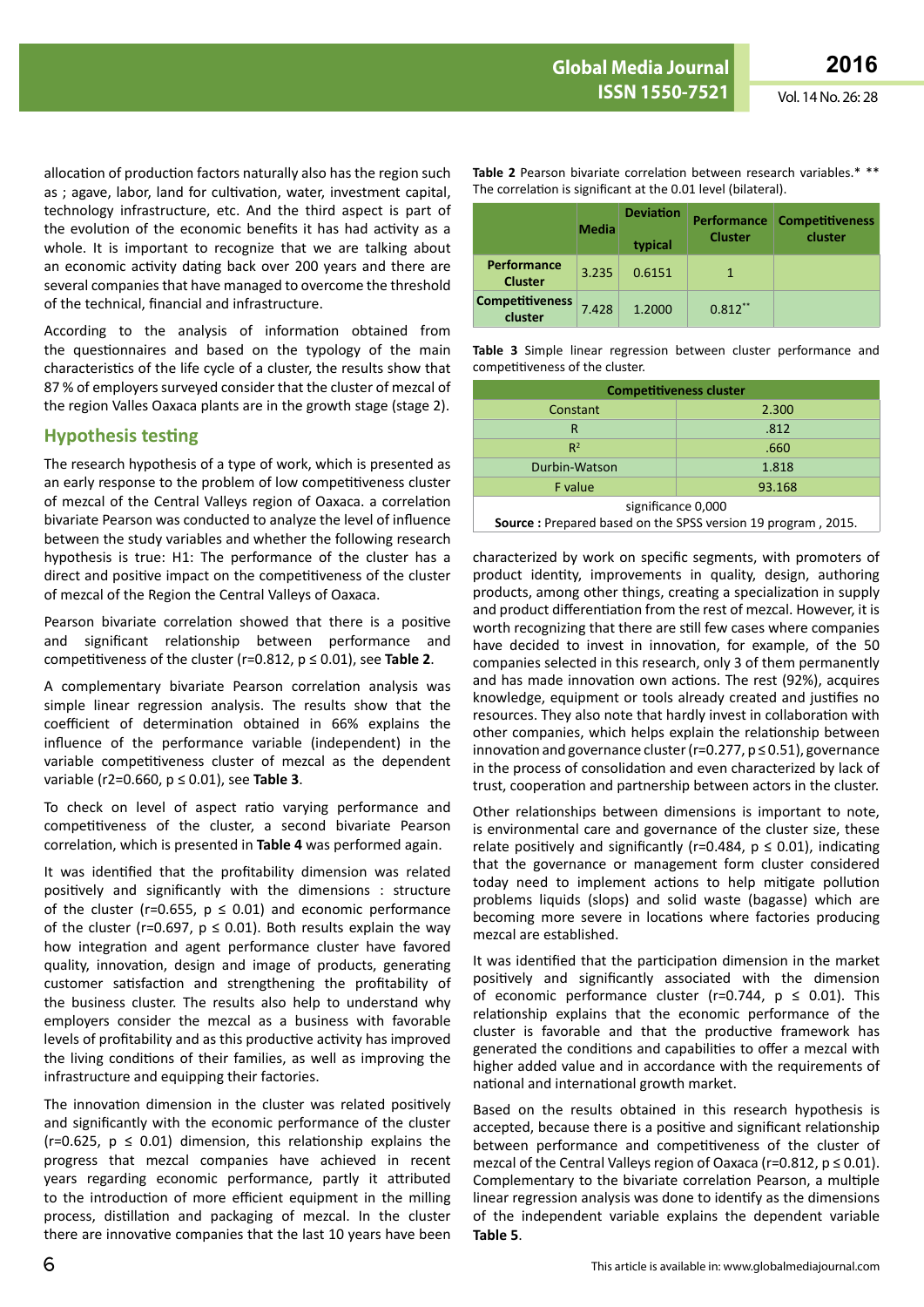|                                                                   | <b>Cluster</b><br>structure | Governance<br>cluster | economic<br>performance<br>cluster | <b>Cluster</b><br>Performance | <b>Market</b><br>share | <b>Product</b><br><b>Quality</b> | <b>Customer</b><br>loyalty | <b>Innovation</b><br>in the cluster | <b>Care for the</b><br>environment |
|-------------------------------------------------------------------|-----------------------------|-----------------------|------------------------------------|-------------------------------|------------------------|----------------------------------|----------------------------|-------------------------------------|------------------------------------|
| <b>Cluster</b><br>structure                                       | $\mathbf{1}$                |                       |                                    |                               |                        |                                  |                            |                                     |                                    |
| Governance<br>cluster                                             | $.694**$                    | $\mathbf{1}$          |                                    |                               |                        |                                  |                            |                                     |                                    |
| economic<br>performance<br>cluster                                | .784**                      | $.569**$              | $\mathbf{1}$                       |                               |                        |                                  |                            |                                     |                                    |
| Cluster<br>Performance                                            | $.655***$                   | $.451***$             | $.697**$                           | $\mathbf{1}$                  |                        |                                  |                            |                                     |                                    |
| Market share                                                      | $.652**$                    | $.319*$               | $.744**$                           | $.534**$                      | $\mathbf{1}$           |                                  |                            |                                     |                                    |
| <b>Product Quality</b>                                            | $.522**$                    | $.352*$               | $.563**$                           | $.471***$                     | $.368**$               | $\mathbf{1}$                     |                            |                                     |                                    |
| Customer<br>loyalty                                               | $.534**$                    | $.475***$             | $.524**$                           | $.436**$                      | $.386**$               | $.463**$                         | $\mathbf{1}$               |                                     |                                    |
| Innovation in<br>the cluster                                      | $.478**$                    | 0.277                 | $.625**$                           | $.435***$                     | $.443**$               | $.396**$                         | $.439**$                   | $\mathbf{1}$                        |                                    |
| Care for the<br>environment                                       | $.462**$                    | $.484**$              | $.530**$                           | 0.276                         | 0.277                  | $.496**$                         | 0.236                      | $.388**$                            | $\mathbf{1}$                       |
| **. The correlation is significant at the 0.01 level (bilateral). |                             |                       |                                    |                               |                        |                                  |                            |                                     |                                    |

**Table 4** Pearson bivariate correlation between dimensions of the research variables .

\*\*. The correlation is significant at the 0.01 level (bilateral).

 $*$ . The correlation is significant at the 0.05 level (bilateral).

**Table 5** Multiple linear regression between cluster performance and competitiveness of the cluster.\* Source : Prepared based on the SPSS version 19 program , 2015.

| <b>Competitiveness cluster</b> |        |  |  |  |
|--------------------------------|--------|--|--|--|
| Constant                       | 1.489  |  |  |  |
| Cluster structure              | .770   |  |  |  |
| <b>Cluster governances</b>     | .551   |  |  |  |
| economic performance cluster   | .867   |  |  |  |
| R                              | .879   |  |  |  |
| $R^2$                          | .773   |  |  |  |
| Durbin-Watson                  | 1.947  |  |  |  |
| F value                        | 52.089 |  |  |  |
| <b>SIGNIFICANCE</b>            | 0.000  |  |  |  |

As can be seen in the regression analysis of the performance of the cluster, specifically the structure, governance and performance of the cluster dimensions affect the competitiveness of the cluster of mezcal of Oaxaca Central Valleys Region. The structure of the cluster with value β=0.770, governance cluster with β=0.551 and economic performance of the cluster with  $β=0.867$ ,  $p ≤ both$ significant at the.01 level.

#### CCM=β0+β1SECL+β2SGCL+β3SDECL.

CCM=1.489+0.770X1+0.551X2+0.867X3

# **Conclusion**

The mezcal of Oaxaca Central Valleys region is an economic and social reality concocted more than two centuries ago. This productive activity today has the anatomical elements of an industrial cluster (company, government. Collaborating institutions, financial institutions and research community). Its genesis is not attributed to the implementation of policies and government projects rather talking about a natural cluster where its formation has been associated with both comparative

and competitive advantages, such as : the availability of natural resources, infrastructure, hand skilled, tacit knowledge work, among others, which have generated the attractiveness of the location of businesses.

In this research the relationship between performance and competitiveness of the cluster of mezcal of Oaxaca Central Valleys region was analyzed, variables and dimensions that influence the competitiveness of companies producing mezcal representing the cluster described. This research is based on the theories of cluster and business competitiveness, which, present empirical evidence confirming that industrial clusters revitalize the competitiveness of enterprises and help respond favorably to the economic environment of global competition that demands rapid changes in organizational structures companies.

The contribution of this research was the development of scales to measure the performance of the cluster of mezcal, generally these scales can be used in other industrial activities with necessary adjustments. Regarding the hypothesis, it is found that there is a positive and significant relationship between performance and competitiveness of the cluster of mezcal. This hypothesis is accepted because the performance impact for companies that represent the cluster, achieve to be competitive.

The research results coincide with those found by De Langen [9], which states that the effects generated by an agglomeration contribute to strengthening the competitiveness of a cluster because: a hand of shared work, knowledge, customers and suppliers favors the business environment and attracts companies to the cluster; greater confidence, commitment to intermediaries and firm behavior of the leading companies, generated as the resulting improvement in the quality of governance in the group; internal competition adds to the performance of the cluster, it encourages specialization and improved cluster from a perspective of how to address specialized market segments. The results of the survey show that 42% of employers considered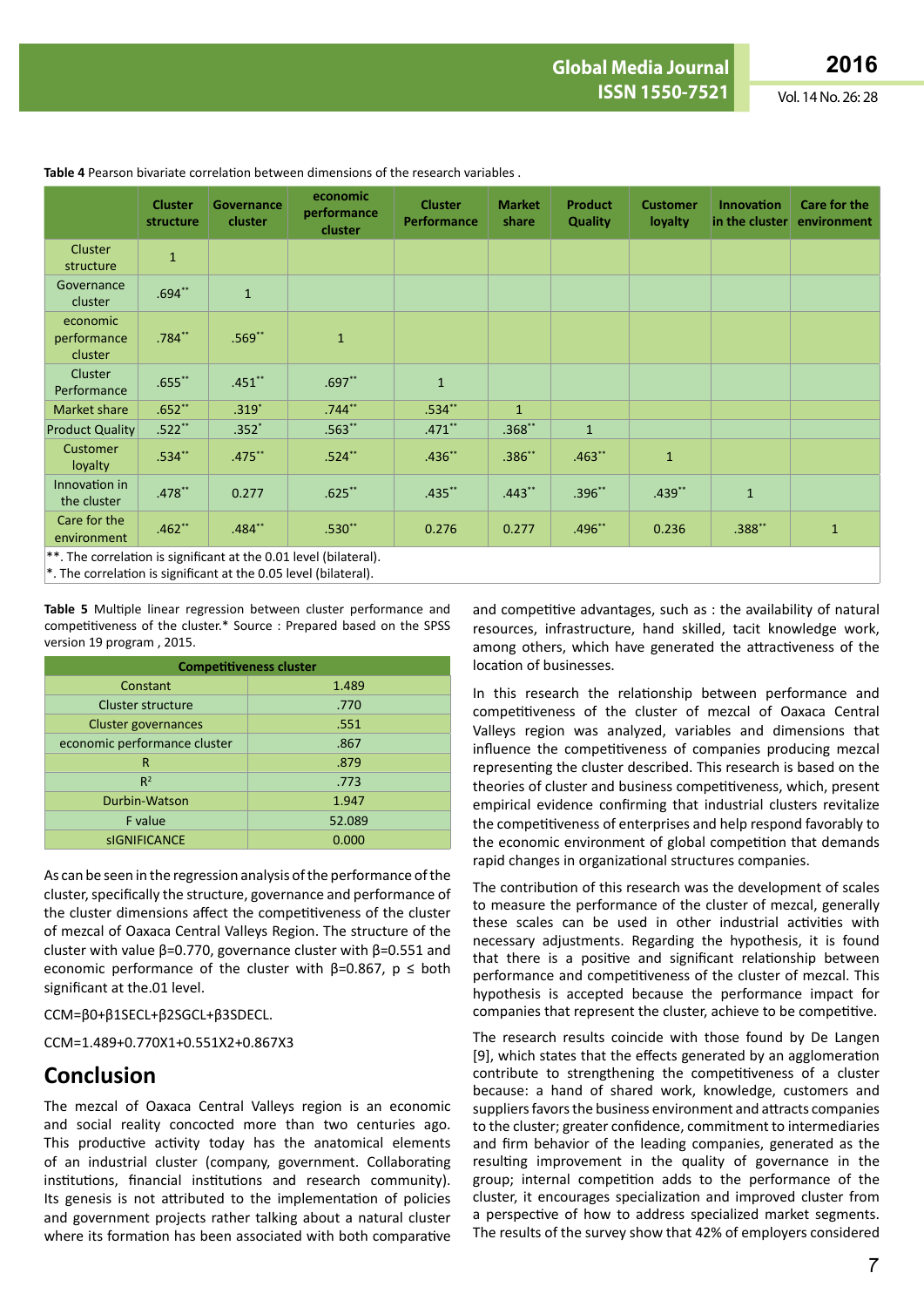that the cluster of mezcal is at a level of growth (stage two). This condition explains the evolution of an activity based on the above factors lead production to an industry that begins to work in areas such as (water, land, labor, and others.); quality, innovation, cooperation, sophisticated demand and product identity.

Employers match that has been favorable engage in production and sale of mezcal. They also argue that competitiveness depends on the internal workings of their businesses, strategies and chosen markets. They emphasize that the way to compete has changed and this has led to the orientation of actions towards innovation, internationalization, quality and continuous improvement. They also recognize that support organizations and institutions have contributed in strengthening the cluster, however, not agree on a common agenda, generate fragmentation of the sector and resources. They also consider that it is necessary to work

on an agenda that favors the creation of an environment of relationships based on trust, solidarity, cooperation, honesty, credibility, honesty and integrity between agents of the cluster.

In conclusion, the influence of the performance variable in the competitiveness cluster of mezcal is checked, this analysis reflects the conditions under which the set of characteristics and conditions inherent in the performance of the cluster and determine its global competitiveness, either in terms of exports, quality and price of products. The competitiveness cluster of mezcal of Oaxaca Central Valleys region, continues rooted in the comparative advantages offered by its local structure, despite the globalization of the economy. A change is displayed on the way to compete and this condition has generated in recent years creating competitive advantages in areas such as creating technology, critical mass, value added and product diversification.